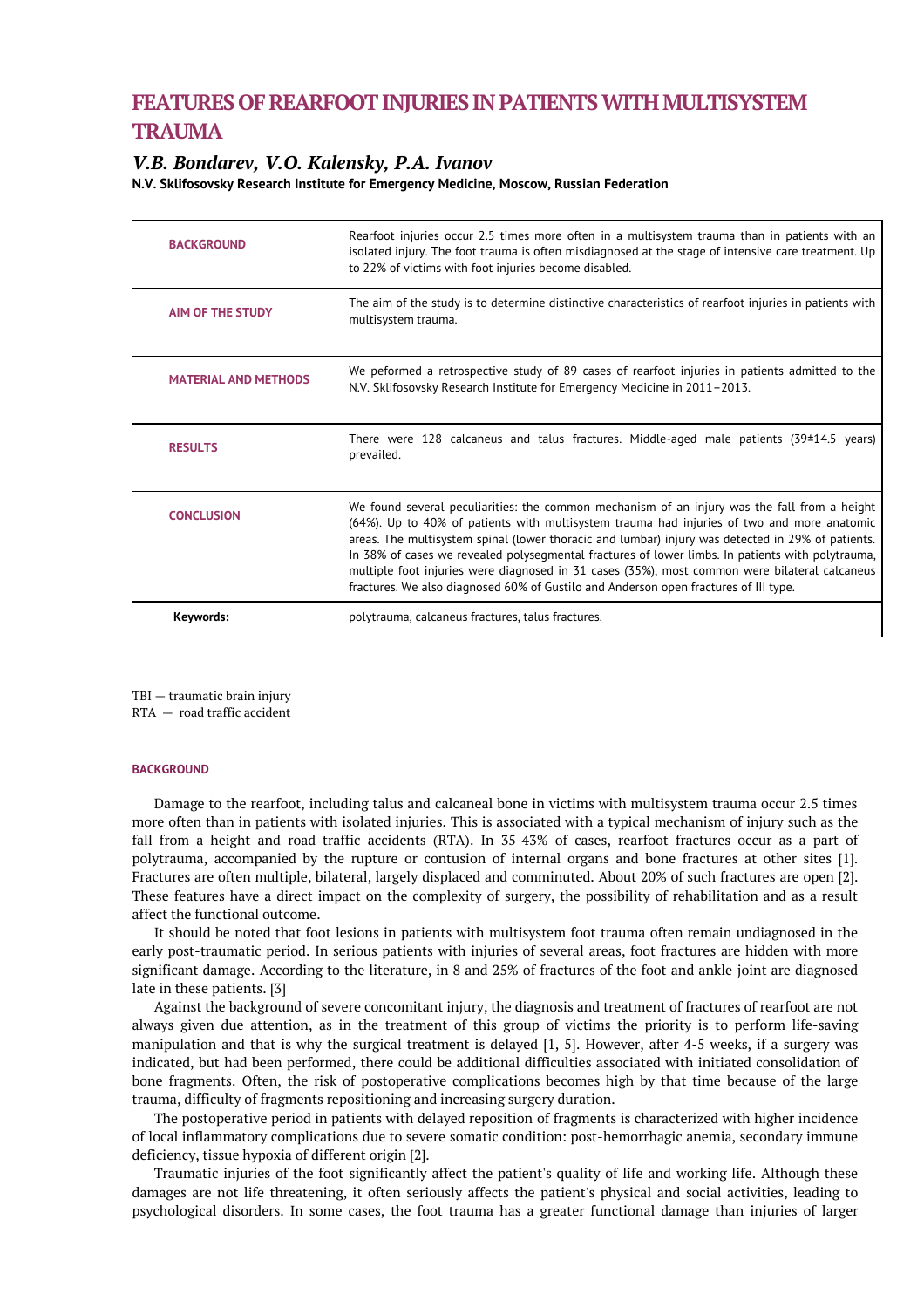segments of the skeletal system [6]. In patients with a concomitant injury, the most common cause of complaints in the long term period is consequences of foot and ankle-joint injuries, resulting in claudication and walking disturbances. Up to 22% of victims with foot and ankle injuries subsequently become incapable of working and physically challenged [4, 6].

**Aim of study:** to determine the characteristics of traumatic lesions of the rearfoot in patients with multisystem trauma.

#### **MATERIAL AND METHODS**

We performed a retrospective analysis of 89 patients with foot injuries, admitted to the N.V. Sklifosovsky Research Institute for Emergency Medicine in 2011-2013. We collected data on demographics, mechanism of trauma, combination of injuries, the severity of injuries according to *ISS,* multiplicity of feet damage, the nature of calcaneal fractures, types of calcaneal fractures according to *R. Sanders* and types of talus fractures according to *L.G. Hawkins.*

The average age of victims was 39.3±14.1. There were 56 people (63%) of young and middle age (below 41 years) (Figure 1).



Fig. 1. Distribution of victims by age

Most of the victims were men, 66 patients (74.2%). And 45.8% of female victims were of active childbearing age  $(21 - 30)$ .

The citizens, not officially working prevailed — 52 patients (58.4%). There were 7 homeless people 7 (7.9%).

At the time of the injury, 26 people (29.2%) were under alcoholic or narcotic intoxication.

In 6 patients, concomitant parenteral infections (HIV, hepatitis, syphilis) were reported (6.7%).

To determine the leading damage in patients with the injury of several areas of the body we used the *AIS* scale. *ISS* scale was used to assess the severity of the associated injuries.

The CT was perfromed in 77 cases (80.2%) of 96 to identify the calcaneus fractures, anf findings allowed to distribute injuries according to *R. Sanders* classification (1993).

Classification of *L.G. Hawkins* (1970) modified by *S.T. Canale* and *F.B. Kelly* (1978) was used to assess the nature of fragment displacement in fractures of the neck of talus.

In 11 patients of 89, rearfoot fractures were not diagnosed upon admission due to the severity of accompanying injuries. Functional outcomes in these patients were evaluated according to *Foot Function Index (FFI).* **RESULTS**

The fall from a height was the mechanism of injury for most patients (57 cases, 64.0%). In 12 cases, it was a suicide. The second most frequent mechanism of injury was a road traffic accident (24 cases, 26.9%).

It should be noted that the scope and nature of trauma was determined by the force of traumatic effects and mechanism of injury.

Thus, in 26 patients (45.6%) of 57 cases of catatrauma, rearfoot injuries were diagnosed in combination with fractures of the lumbar and lower thoracic vertebrae. This combination of lesions occurred both isolated (6 cases, 10.5%) and in combination with damages to other sites: 12 cases (21.1%) of a fractured pelvis, 3 cases (5.3%) of TBI, 6 cases (10.5%) of fractures of lumbar and lower thoracic vertebrae, fractured pelvis and closed chest injury.

There was another situation in case of road traffic accidents. For example, in 19 cases (86%) of injuries inside a vehicle, rearfoot damages were combined with other injuries of the musculoskeletal system. There was no combination of a foot injury with fractures of lumbar and lower thoracic vertebrae. In 14 victims (64%), we diagnosed a chest injury in various combinations. In 5 patients, multiple fractures were combined with closed chest trauma and TBI, in 2 — only with TBI. In 2 patients, multiple skeletal injuries were combined with closed chest trauma, head injury, and damage to the abdominal cavity. The most frequent concomitant damage in the group of 22 patients was a femur fracture (12 cases, 54.5%), fracture of the lower leg bones (9 cases, 40.9%), upper extremity fractures (6 cases, 27.3%), pelvic fractures (5 cases, 22.3%).

The following results (Table 1) were obtained when distributing patients according to the severity of injuries. *Table 1*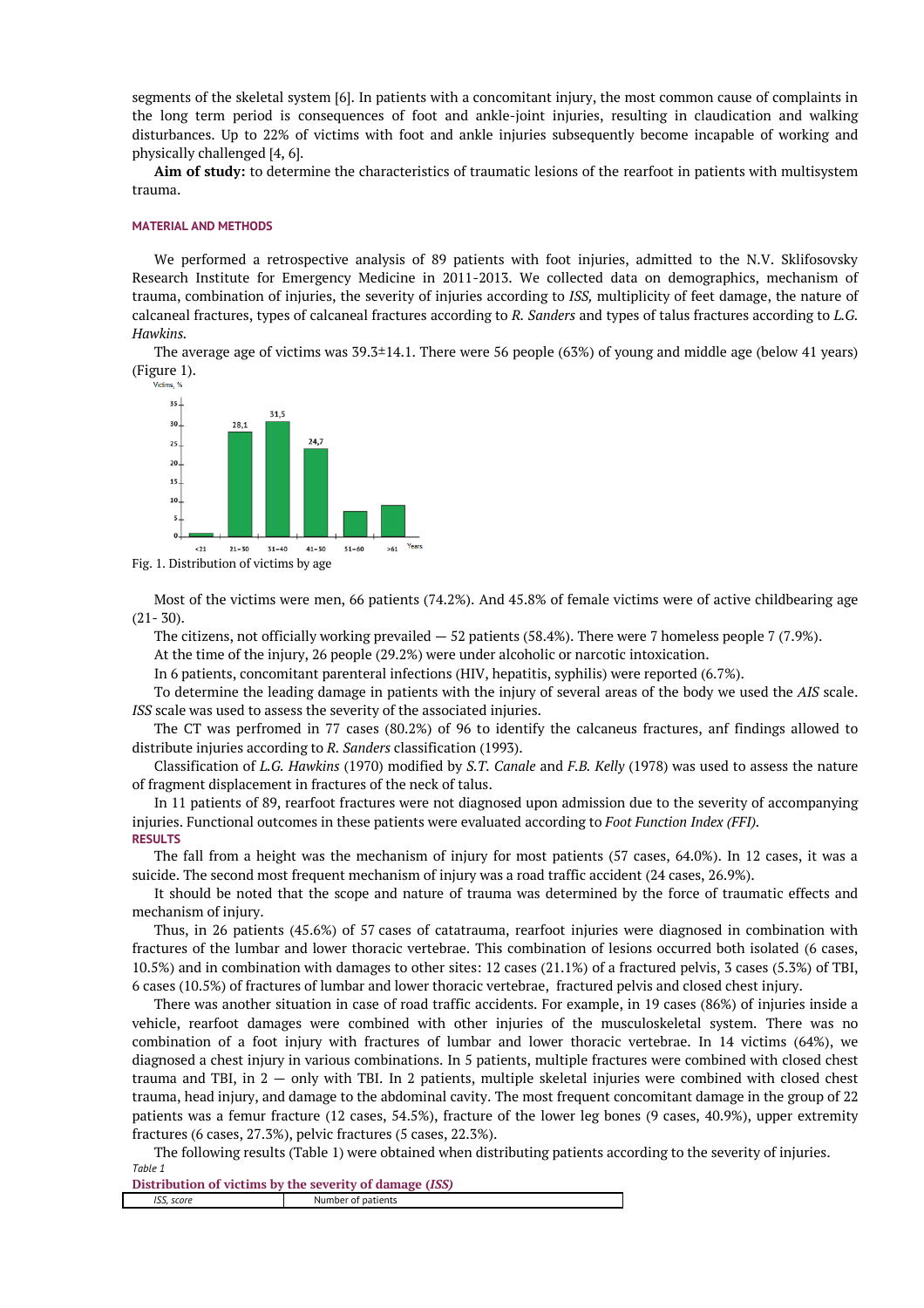|           | abs. | %    |
|-----------|------|------|
| < 17      |      | 37.0 |
| $17 - 25$ |      | 37.0 |
| $26 - 40$ | 16   | 21.9 |
| > 40      |      | 4.,  |
| Total     |      | 100  |

In patients with rearfoot injuries, multisystem and multiple trauma of moderate severity (<25, *ISS)* and heavy trauma not threatening patient's life (17-25) prevailed. There were 54 (74%) patients with *ISS* <25. It is noteworthy that severe polytrauma (*ISS* >26) was observed in 26% of cases and was typical for patients who had suffered as a result of falling from a height. There were no patients after falling from a height with *ISS* below 18.

The multisystem trauma of the musculoskeletal system in 40 patients (54.8%) prevailed among underlying injuries. The chest trauma occurred in 13 patients as the leading damage (17.8%), spinal cord injury  $-$  in 7 (9.6%), head injury  $-$  in 5 (6.8%). Severe patients with damage to more than two anatomical regions accounted for 39.7% (29 cases).

In 89patients admitted in 2011-2013, there were 128 rearfoot injuries, including fractures of the calcaneus 96 (53 left and 43 right), 26 fractures of the talus and 6 subtalar dislocations. Multiple rearfoot lesions were diagnosed in 31 victims (34.8%) (Table 2).

*Table 2*

| Possible combinations damage                            | Number of victims |      |
|---------------------------------------------------------|-------------------|------|
|                                                         | abs.              | %    |
|                                                         |                   |      |
|                                                         |                   |      |
| Bilateral fracture of the calcaneus                     | 21                | 67.7 |
| Bilateral fracture of the talus                         |                   | 6.5  |
| Ipsilateral fracture of the talus and calcaneus bones   |                   | 6.5  |
| Contralateral fracture of the talus and calcaneus bones |                   | 6.5  |
| Talus fracture and ipsilateral subtalar dislocation     |                   | 9.7  |
| Talus fracture and contralateral subtalar dislocation   |                   | 3.2  |
| Total:                                                  | 31                | 100  |

**Distribution of multiple rearfoot injuries**

The high incidence of bilateral fractures of the calcaneus should be noted. Treatment of these patients is a challenge, as it excludes the possibility of early mobilization, which is extremely important for patients with associated trauma as a whole.

We revealed 42 (54.5%) rearfoot fractures of type II, 22 fractures of type III (28.6%) and 13 fractures of type IV (16.9%) in this classification. It is noteworthy that there were nothe type I fractures, more typical for an isolated injury.

We identified one rearfoot fracture of type I (3.8%), 4 fractures of type II (15.4%), 10 fractures of type III (38.5%), 3 fractures of type IV (11.5%). Seven of 26 lesions of the talus (26.9) were trochlear fractures. In one case (3.8%), we observed a fracture of the talar head. Thus, fractures of the neck of talus and trochlear fractures with displacement dominated, characterized by a high incidence of avascular necrosis (fractures of the neck of type II-IV and trochlear fractures with displacement) — 24 (92.3%). Among fractures of the neck, the type III occurred in 55.5% (10 out of 28 neck fractures), which twice exceeds the average data given in the literature [12].

Open fractures and rearfoot dislocations were diagnosed in 22 victims (24.7%). In patients with isolated lesions of one foot (10 cases) there were no open damages. These differences indicate more severe fractures in concomitant injuries. Bilateral open injuries were diagnosed in one victim.

Among the open rearfoot trauma, the type III prevailed  $-$  to 60% of all open fractures with the highest number of type *III*A injuries (36.4%).

Polysegmental fractures of the lower limbs were revealed in 34 victims (38.2%). Bilateral lower limb fractures were diagnosed in 7 affected (7.9%), unilateral — in 27 (30.3%).

We should note that combination of the femoral or tibial fracture and rearfoot fractures as well as ipsilateral rearfoot and ankle joint fractures occurred most frequently among polysegmental unilateral lower limb fractures. Intra-articular fractures of the ankle joint were found in 23 patients (25.8%) with rearfoot injuries, including Pilon fractures, diagnosed in 12 (13.5%), and malleolar fractures found in 11 patients (12.4%).

The most common combinations of bilateral and contralateral fractures were bilateral fractures and rearfoot dislocation, combination of uni- or bilateral injury of rearfoot and ankle joint fracture, and combination of uni- or bilateral rearfoot fractures and femoral fractures.

Open fractures and rearfoot dislocations were detected in 22 victims (24.7%). Patients with isolated injuries of one foot (10 patients) had no open defects.

The distribution of open rearfoot injuries in victims according to severity is presented in the Table 3. *Table 3*

**Distribution of open rearfoot injuries**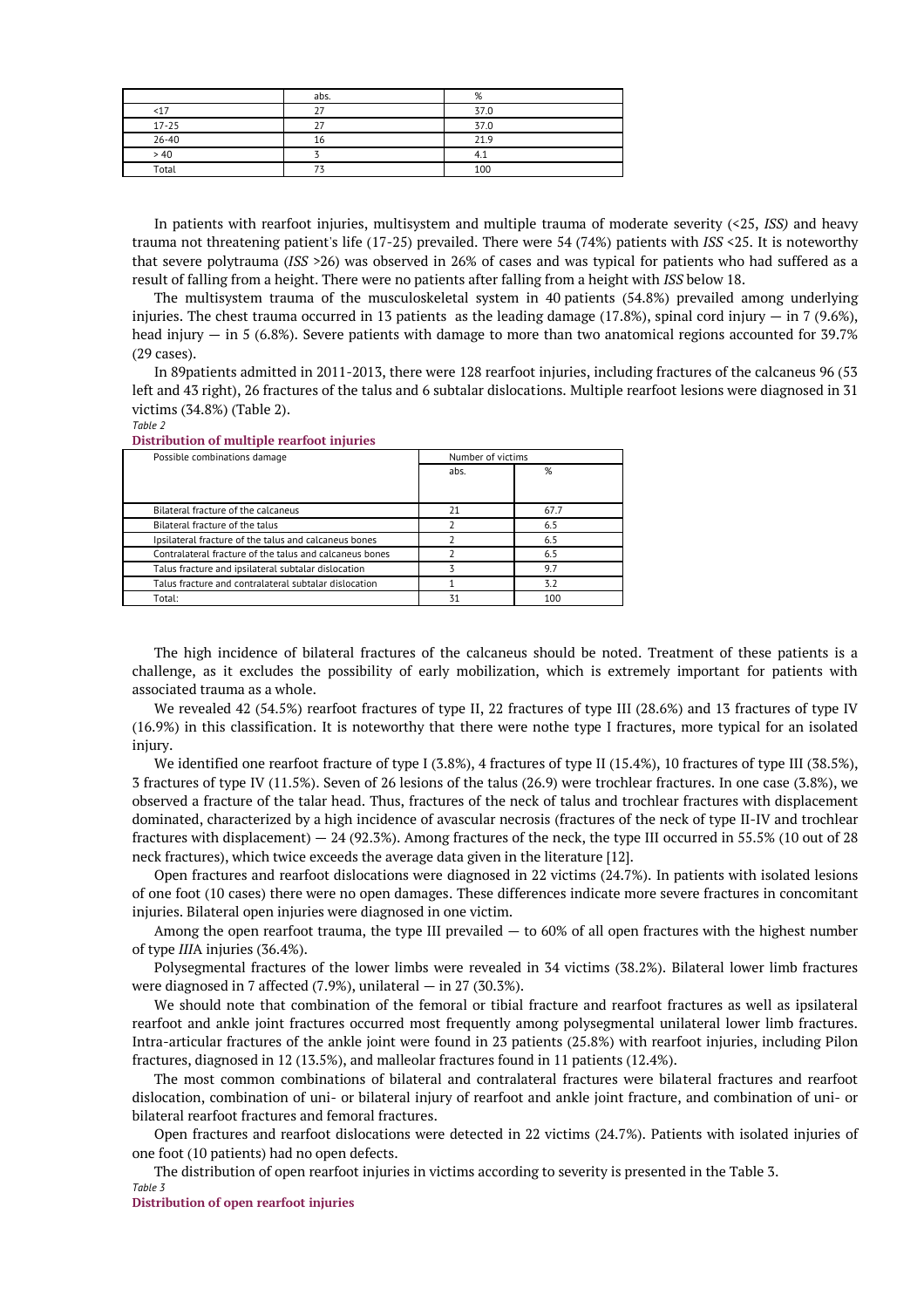| Type of open lesions |              | Open fractures and dislocations |  |      |      |
|----------------------|--------------|---------------------------------|--|------|------|
|                      |              | abs.                            |  | %    |      |
| Type I               |              |                                 |  | 9.1  |      |
| Type II              |              |                                 |  | 31.8 |      |
| Type III             | Type III A   | 13                              |  | 59.1 | 36.4 |
|                      | Type III $B$ |                                 |  |      | 9.1  |
|                      | Type III C   |                                 |  |      | 13.6 |
| Total:               |              | 22                              |  | 100  |      |

In 11 patients out of 89, rearfoot fractures were not diagnosed upon admission to hospital because of the severity of accompanying injuries. The average time until fixation of fractures in these patients was 18 days. According to *Foot Function Index (FFI),* the average score was 56.5.

Thus, patients with multisystem rearfoot injuries had the following features. Middle-aged men (mean 39 years) more often suffer such type of injury. The main mechanism of injury is falling from a height, the second is RTA. There is a large percentage (40%) of serious patients with damages of more than two anatomical areas of the body in the structure of multisystem trauma. The combination of rearfoot fractures with injury of the lower thoracic and lumbar spine and pelvis is of high incidence. For 38% of victims, polysegmental fractures of the lower limbs, often ipsilateral Pilon and malleolar damages are typical. Patients with concomitant injury tend to have multiple feet injuries (35%), particularly bilateral fractures of the calcaneus. Rearfoot fractures in patients with polytrauma are severe and open, about 60% are type III *Gustilo-Anderson* fractures.

### **DISCUSSION**

The problem of rerafoot damage in patients with polytrauma is socially significant. According to our information, people of more active groups normally suffer these injuries. Patients of young and middle age from 21 to 50 years accounted 84%. Most of the affected female were of child-bearing age. Our findings are consistent with the literature [1, 2, 6].

The late diagnosis is typical for rearfoot injuries. According to recent studies, up to 45% of injuries are diagnosed late or remain undiagnosed in the intensive care phase [4]. The main reason for this fact is that physicians focus on the most serious medical damage, threatening the life of a patient. Other reasons are shock, unconsciousness, alcohol and drug intoxication when it is not possible to establish contact with a patient [4, 5]. In addition, an important role is played by diminished clinical symptoms under the influence of severe underlying damage, especially in multiple lesions [5]. For example, in the case of severe damage in the thoracolumbar spine, the spinal pain softens foot fractures pain. Patients with a complicated spinal injury do not complain on the lower extremities.

Patients after falling from a height, as well as patients with multiple fractures of the lower limbs, pelvis, or after RTA are obligatory examined to exclude feet fractures. Therefore, repeated examinations over time are necessary, especially when patients regain consciousness.

We got poor functional outcomes in patients with missed rearfoot injuries (*FFI 56.5)* and late operations.

Alertness and active diagnostic measures can reduce the late detection of feet fractures and thus perform osteosynthesis in the early post-traumatic period when repositioning the bone fragments causes the least difficulties.

Features that affect treatment strategy, are determined with severe multiple injuries of both feet and other organs and systems, as well as concomitant fractures of the lower limbs. According to *Castel et al,* among patients with associated trauma there is a high percentage of multiple fractures of the lower limbs, combined with rearfoot fractures, up to 73% [9]. According to our study, these patients were up to 38%. Such a large number of patients with multiple trauma of the lower extremities represents another serious problem of feet trauma: the need to select the sequence of operations, elongation of the preoperative period due to the phasing of surgical treatment. And in cases of simultaneous Pilon and rearfoot damage there is a problem of surgical treatment. The presence of several surgical accesses in related regions of an ankle joint and foot increases the surgical injury, and consequently the risk of postoperative complications [10]. In our study, every fourth patient with a foot injury had lesions in the distal tibia.

Moreover, some studies concluded that rearfoot injuries as part of multisystem trauma are more severe than in an isolated injury, there is an increasing number of open and closed comminuted fractures, multiple feet injuries [2, 9]. Thus, the incidence of open"explosive" comminuted fractures of the calcaneus is 50% of all calcaneus fractures in patients with polytrauma [9]. The incidence of open fractures in an isolated foot injury is barely 8% [11]. Our study also showed a trend towards more complex rearfoot fractures in severe patients with multisystem trauma.

In such injuries, early fixation of fractures of the calcaneus and talus is essential. It is known that failures of conservative treatment for complex fractures of the calcaneus and talus reaches 80.5%. One of the key principles of modern treatment of seriously injured patients is early activation to restore all the damaged organs and systems [6, 7]. Until recently, the foot fractures had been considered less serious than diaphyseal fractures, and osteosynthesis could be maximally delayed or not performed at all. The study of long-term results showed that in patients with polytrauma and foot injuries, unsatisfactory results had been observed more frequently than in patients with isolated fractures [7]. This is associated with delayed active rehabilitation in these patients.